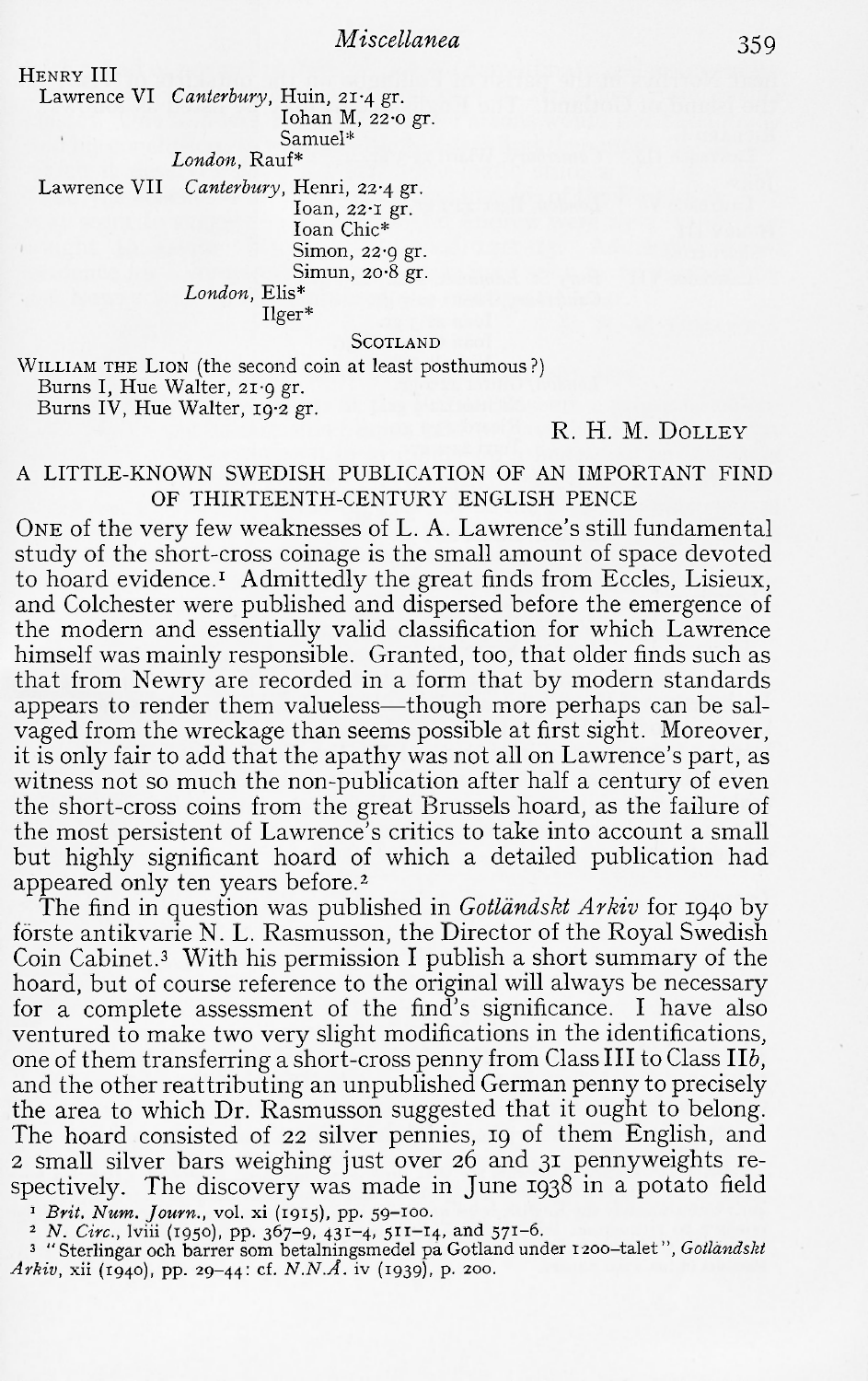#### <sup>360</sup>*Miscellanea*

near Norrbys in the parish of Follingbo on the outskirts of Visby on the island of Gotland. The English coins may be listed as follows:

RICHARD I

Lawrence *lib Canterbury,* Wlard 17-3 gr.

JOHN

Lawrence *Vb London,* Ilger 22-1 gr.

HENRY III

"Short-cross" Lawrence VII

Bury St. Edmunds, Ioan<sup>1</sup> 22.1 gr. *Canterbury,* Henri 22-7 gr. loan 22-3 gr. loan Chic 22-8 gr. Nichole 21-6 gr. *London,* Giffrei 22-2 gr. Nichole 22-9 gr. Ricard 23-0 gr. Terri 22 $\cdot$ 2 gr. *Bury St. Edmunds,* loan 21-9 gr.

Lawrence VIII *Canterbury,* Willelm 22-8 gr.

 $22.8$  gr.

*London,* Nichol 22-1 gr. Nichole 20.7 gr. 23-0 gr.

"Long-cross"

Lawrence II Lawrence III *London,* Nicole 21-3 gr.

Lawrence III London, Nicole 23.4 gr.<br>The non-English coins were German, the unpublished imitation of an<br>Irish penny of King John which Dr. Peter Berghaus informs me should<br>be given to Marsberg, and recorded pennies of Corv

It emerges that the find is perhaps the first to be published which embraces late short-cross and early long-cross issues.<sup>2</sup> It is instructive to compare the rival classifications of Lawrence and of Parsons in this context:

 $L_{\alpha}$ 

| Lawrence              |  | $\ddot{\phantom{0}}$ | $\mathbf{I}$ | I II III IV V VI              | $\mathbf{I}$ . The set of $\mathbf{I}$ and $\mathbf{I}$ and $\mathbf{I}$ and $\mathbf{I}$ and $\mathbf{I}$ and $\mathbf{I}$ and $\mathbf{I}$ and $\mathbf{I}$ and $\mathbf{I}$ and $\mathbf{I}$ and $\mathbf{I}$ and $\mathbf{I}$ and $\mathbf{I}$ and $\mathbf{I}$ and $\mathbf{I}$ and $\mathbf$ |                | VII.                           | 6 | $-0.15$<br>cross<br>$\overline{\mathbf{2}}$ |
|-----------------------|--|----------------------|--------------|-------------------------------|----------------------------------------------------------------------------------------------------------------------------------------------------------------------------------------------------------------------------------------------------------------------------------------------------|----------------|--------------------------------|---|---------------------------------------------|
| Parsons I II III IV V |  |                      |              | $\cdots$ I $\cdots$ $7^*$ .   |                                                                                                                                                                                                                                                                                                    | VI<br>$\alpha$ | Long-<br>cross<br>$\mathbf{2}$ |   |                                             |
|                       |  |                      |              | * All but one "war currency"! |                                                                                                                                                                                                                                                                                                    |                |                                |   |                                             |

The total absence of his Class V, by no means a rare type, seems to suggest a fatal flaw in the Parsons classification, but is not at all remarkable if we accept the Lawrence classification which presents us

1 Die-duplicate of the coin published by Mr. F. Elmore Jones, *Brit. Num. Journ.,* vol. xxv (1948), pp. 286-90.

<sup>2</sup> Dr. Peter Berghaus informs me that there has since been published a German find which apparently corroborates that from Gotland (*Hamburger Beitrage,* ii (1948), pp. 16- 48). Unfortunately the English coins are listed by Thomsen (in 1948!), but it may still be possible to reconstruct this portion—even though the hoard has been dispersed—and further comment is accordingly deferred. Needless to say, this hoard also was ignored by Parsons in his 1950 papers.